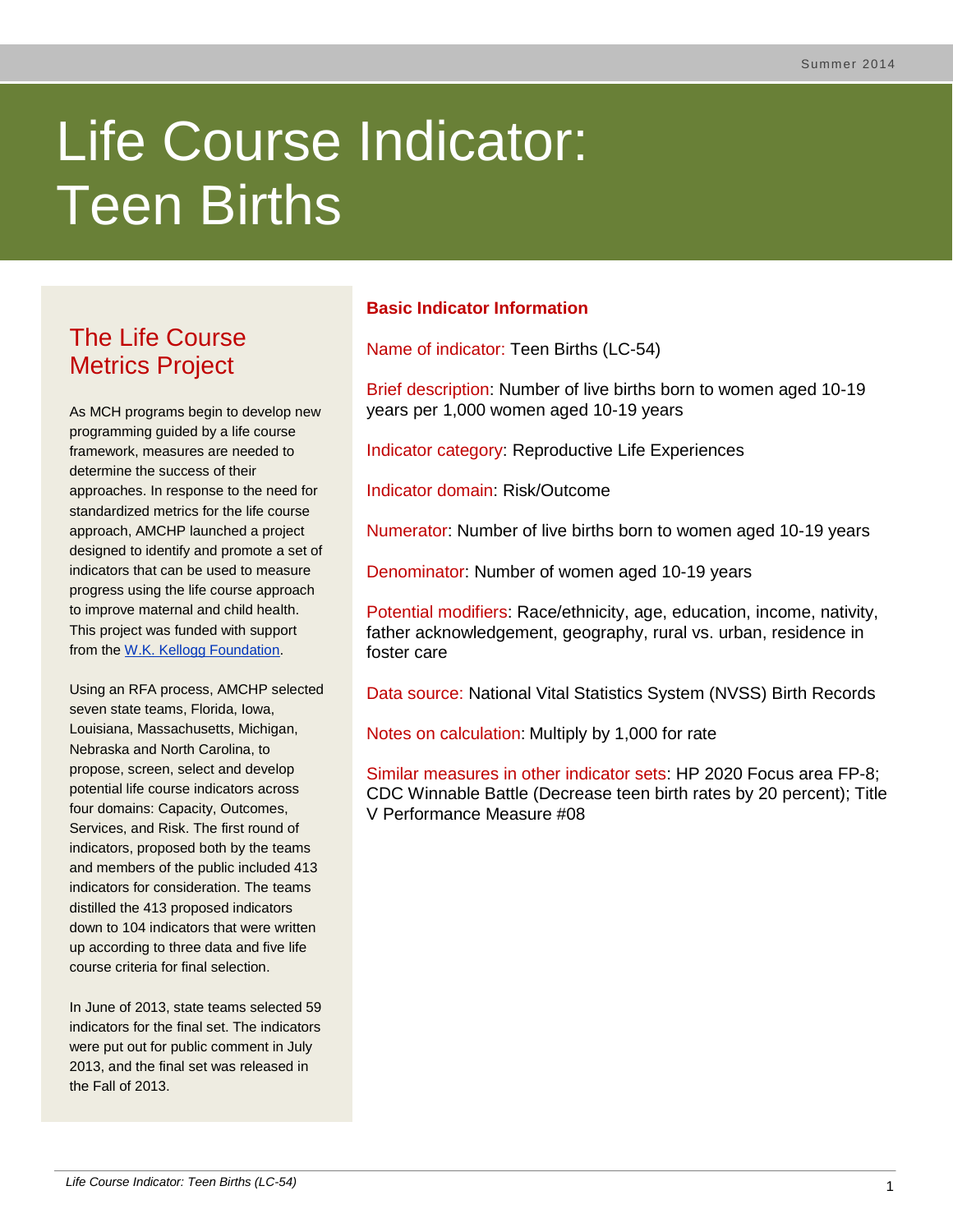# **Life Course Criteria**

#### *Introduction*

The United States celebrates continued declines in its teen pregnancy rate, however disparities, especially by race and ethnicity, persist. Through the targeted promotion of effective interventions that delay initiation of early sexual activity and increase the effective use of contraceptive methods, the Centers for Disease Control and Prevention (CDC) has deemed continued declines in teen pregnancy as a "Winnable Battle"<sup>1</sup> National, state, and community efforts to reduce teen pregnancy can have strong downstream impacts on the health of our nation's adolescents. Programs that target high-risk communities and address the 'whole adolescent' through positive youth development and social empowerment and take into account interrelated challenges and risk factors have the potential to reduce individual risk exposure while steering youth on trajectories for educational attainment and self-fulfillment. MCH programs and partners have numerous access points to achieve these aims; recent successes in increasing access to contraceptive methods were responsible for reducing the teen pregnancy rate in Colorado by as much as 40 percent and saving the state millions of dollars in Medicaid and social program expenditures.<sup>27</sup>

## *Implications for equity*

<span id="page-1-0"></span>In the United States, teen birth rates have been declining since 1990 but disparities still remain, and these disparities persist by race and ethnicity, age, region, and parental involvement.<sup>2</sup> In 2010, the overall U.S. birth rate was 34.2 live births per 1,000 females aged 15 to 19 years.<sup>3</sup> Among this age group, the number of births per 1,000 females was 55.7 for Hispanic, 51.3 for non-Hispanic Black, 38.7 for American Indian or Alaska Native, 23.5 for non-Hispanic White, and 10[.](#page-1-0)9 for Asian or Pacific Islander populations.<sup>3</sup> Also in 2010, primary and repeat teen childbearing were typically lowest in the Northeast and highest in the South and Southwest. $4,5$ 

Approximately 9 percent of young men aged 12 to 16 years will become fathers before they reach 20 years of age.<sup>6</sup> Teen fatherhood rates also vary considerably by race. Among 15-19 year old males, 34 per 1,000 Black males and 15 per 1,000 White males became fathers in 2006.<sup>7</sup> Males, racial/ethnic minority groups, older teens, individuals who enter puberty early and are more physically developed, teens who abuse alcohol and drugs, and those who were sexually abused are more likely to engage in behaviors that lead to early childbearing than their counterparts.<sup>8</sup> On the contrary, teenagers who are engaged in school and partake in sports (among girls), religious activities, and other positive activities are less likely to engage in risky behaviors.<sup>[8](#page-1-1)</sup>

<span id="page-1-3"></span><span id="page-1-1"></span>Parent involvement has been associated with lower likelihood of teen pregnancy, potentially exposing the nearly half a million children living in foster care in the United States to greater risk of teen pregnancy.<sup>9</sup> Teens in foster care are 2.5 times more likely than teens outside the foster care system to become pregnant by the age of 19. $^{10,11}$  In addition to a greater likelihood of teen childbearing, children born to teen mothers are more likely to be involved with both the foster care system and the juvenile justice system.

Poverty has significant systematic effects on the occurrence and distribution of teen childbearing across different populations. Unfavorable community and family socioeconomic influences that may result from poverty and increase the risk of teen pregnancy include exposure to single-parent homes at age 14, low educational attainment of the teen's parent(s), having a mother who gave birth as a teenager, family disorganization, residence in disadvantaged communities with limited employment opportunities, availability and access to affordable and comprehensive health care, neighborhood physical disorder, and neighborhood-level income inequality.<sup>4,12-20</sup> Teens who reside in disinvested communities with high poverty or crime rates are more likely to engage in risky sexual behaviors and give birth than teens who live in more affluent communities[.](#page-1-1)<sup>8</sup>

## *Public health impact*

In 2010, teen childbearing cost U.S. taxpayers approximately \$9.4 billion for increased health care and foster care, increased incarceration rates among children of teen parents, cost of public assistance, and lost tax revenue due to lower educational attainment and income among teen mothers and teen fathers.<sup>21, 22</sup>

<span id="page-1-2"></span>Furthermore, teen childbearing is a major contributor to high school dropout rates among teenage females. Perper and colleagues<sup>23</sup> reported that by the age of 22 years, approximately 50 percent of teenage mothers receive a high school diploma compared with 90 percent of women who had not given birth before reaching 20 years of age.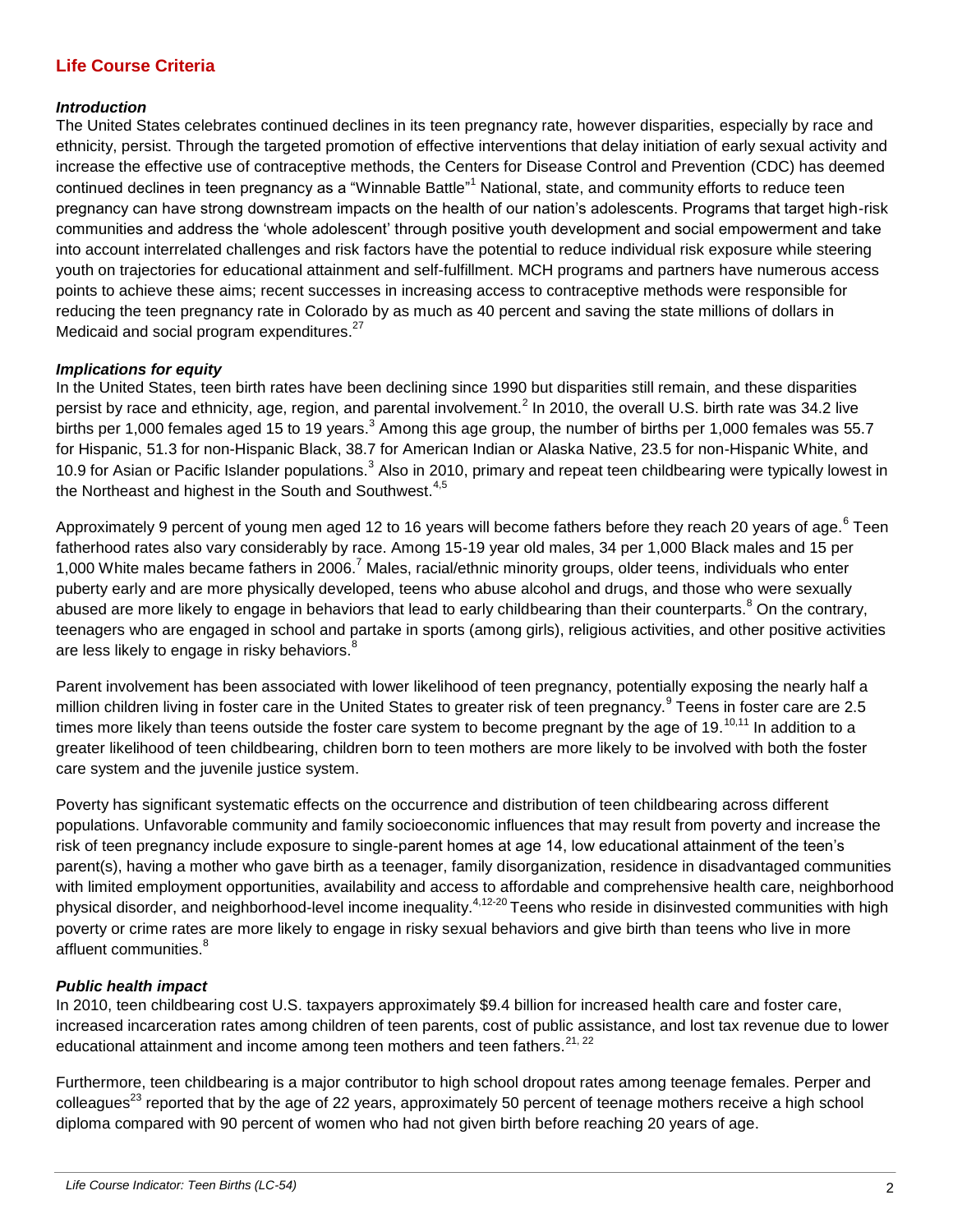Children of teen mothers are at high risk of having behavioral and chronic medical problems, living in poverty and in single-parent households, entering the child welfare system, relying on publicly funded health care, having lower school achievement, dropping out of high school, becoming teen mothers themselves, being incarcerated, and facing unemployment as young adults. $22$ 

<span id="page-2-2"></span><span id="page-2-0"></span>Until recently, thorough evaluations of teen pregnancy prevention programs have been few with mixed results that depend on the type of activities targeted. In general, the most successful programs combine sexuality education with youth development activities and are initiated for adolescents at a young age.<sup>[8,2](#page-1-1)4</sup> For example, Kirby (2001) states, "the *Children's Aid Society-Carrera Program*, which includes both youth development and reproductive health components, has been demonstrated to substantially reduce teen pregnancy and birth rates among girls over a long period of time."<sup>25</sup>

Greater reductions in teen childbearing are expected to occur with the implementation of health care policies including the expansion of access to Medicaid family planning services and the *Patient Protection and Affordable Care Act of 2010*, which aims to improve access to and quality of health care services in the United States.<sup>26,27</sup> For example, in 2014, the Colorado Department of Public Health and Environment announced an unprecedented decline (40 percent) in the teen birth rate in Colorado from 2009 through 2014, with three-quarters of the overall decline being attributed to increasing access to intra-uterine devices or implants at low or no cost to low income women being served in family planning clinics.<sup>28</sup> The Colorado Department of Public Health and Environment estimates that with increasing access to long-acting reversible contraceptives and the associated decline in teen pregnancy, the state has saved \$42.5 million in public funds in 2010 alone. $^{29}$ 

# *Leverage or realign resources*

Efforts to reduce teen pregnancy have great potential to leverage and realign resources in a variety of sectors including the education, Medicaid, social welfare, foster care and judicial sectors. High school dropout rates are higher among teen mothers than teenagers without children. By not having a high school diploma or equivalent, teen parents may change their life course trajectory toward unfavorable health and socioeconomic circumstances for themselves and their children. Given the strong association of early sexual intercourse with other risk-taking behaviors, schools have implemented and supported education and service programs such as positive youth development programs (e.g. sex education and workforce development programs) that foster resiliency in youth to help reduce school dropout rates and teen pregnancies.<sup>[24,3](#page-2-0)0</sup> Early sexual intercourse and the positive youth development approach are discussed in more detail in LC-50. In many instances these programs are the result of partnerships between schools, community organizations, and state or community maternal, child, and adolescent health programs.

In the United States, Medicaid covers the cost of more than 66 percent of deliveries among teenagers, which is greater than the percentage among women 20-24 years of age (52.8 percent).<sup>31</sup> To help decrease the number of unplanned pregnancies and births paid for by Medicaid, Medicaid agencies provide family planning waivers to states to enable them to serve women otherwise ineligible for Medicaid, many of whom are teenagers. As of 2013, 31 states have obtained federal approval to extend Medicaid eligibility for family planning services to individuals who would otherwise not be eligible. $32$ 

Many detrimental socioeconomic, behavioral, and health factors that face teen mothers and their children call for important resources and services that teen mothers may not be able to afford or access. The Maternal Infant, and Early Childhood Home Visiting program, administered by the Health Resources and Services Administration (HRSA) with the Administration for Children and Families (ACF), provides services to priority populations including teenage mothers and their children.<sup>33,34</sup> Home visiting, which is available to pregnant women, new mothers, and children (eligibility differs by home visiting program model) attempts to mitigate many consequences of teen births that adversely affect the teen mother and child.<sup>[33](#page-2-1)</sup>

<span id="page-2-1"></span>Children born to teen mothers are more likely to enter foster care and interact with the judicial system than other children. Furthermore, youth who have ever lived in foster care are more likely to engage in risky behaviors that may lead to arrests and teen pregnancies than other individuals. Adolescents who age out of foster care are at increased risk of experiencing several hardships including homelessness, unemployment, and criminal activity.<sup>[10](#page-1-3)</sup> Ongoing partnerships and efforts between the foster care and juvenile justice systems along with the National Campaign to Prevent Teen and Unplanned Pregnancy have been promoted.<sup>35</sup>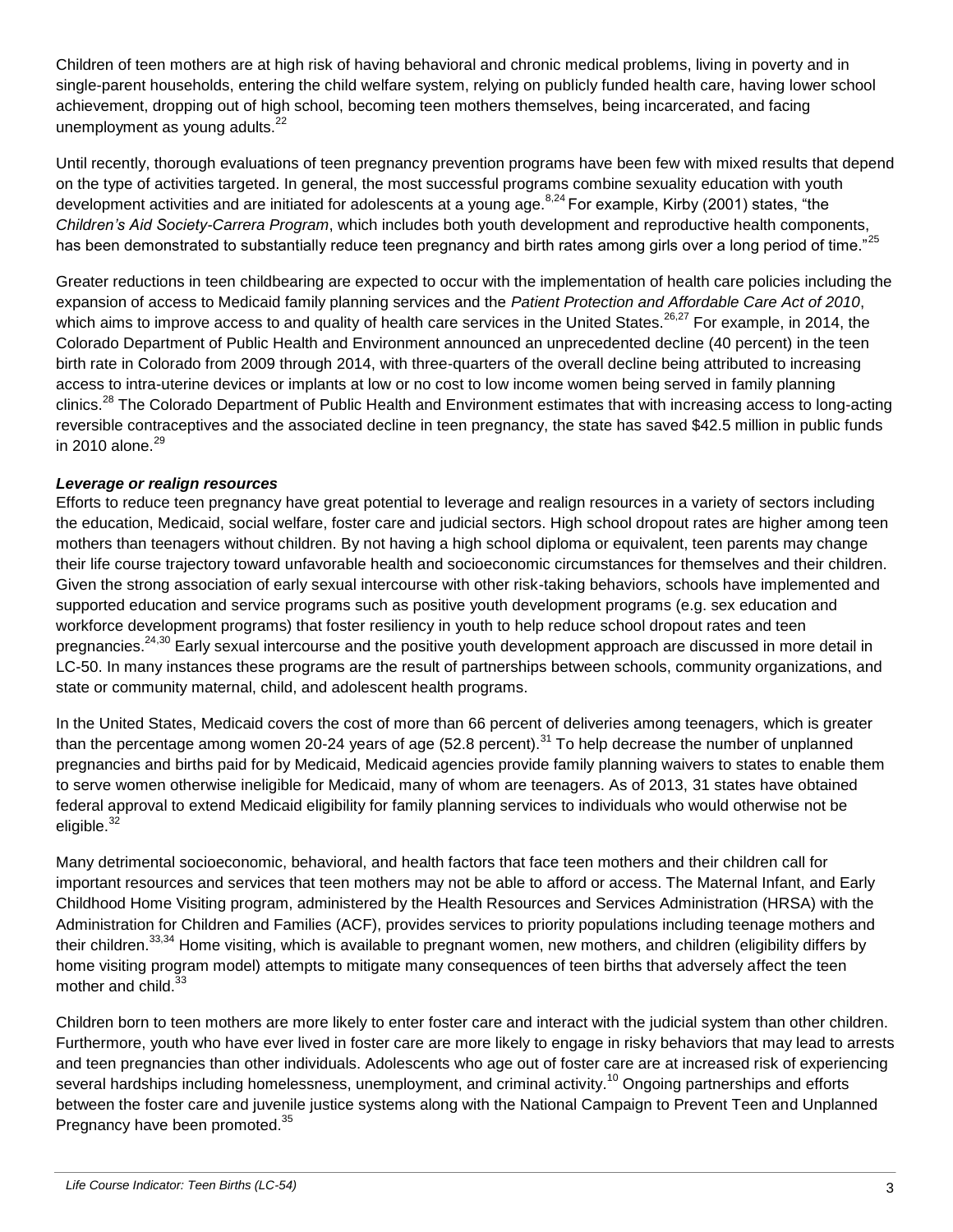## *Predict an individual's health and wellness and/or that of their offspring*

Teenage pregnancy and parenting are risk factors for poor medical, education, and psychosocial outcomes for teen mothers, fathers, and their infants.<sup>[24](#page-2-0)</sup> As described previously, teen childbearing is associated with other adolescent risktaking behaviors, calling into importance the integration of teen pregnancy prevention programs with positive youth development opportunities. Males, racial/ethnic minority groups, older teens, individuals who enter puberty early and are more physically developed, teens who abuse alcohol and drugs, and those who were sexually abused are more likely to engage in behaviors that lead to early childbearing than their counterparts.<sup>36</sup> Further, teen childbearing also is a risk-factor for later disruptions in an individual's life course. While many teen mothers are able to complete high school education at a later time.<sup>[24,3](#page-2-0)7,38</sup> teens who do no return to school soon after giving birth are at much greater risk of becoming pregnant again within 15 months.<sup>[24](#page-2-0)</sup> Teen childbearing also impacts the wellness of teenage fathers. Teen fatherhood is correlated with low educational attainment, limited earnings, substance abuse and trouble with the law. Many do not maintain a longterm relationship with the teenage mother or their child or frequently do not provide most of their child's shelter, food, or clothing.<sup>[24](#page-2-0)</sup> Providing and collecting child support is a major issue that frequently involves the legal system.

Some of the mental health consequences of teen childbearing are also of great importance. Depression is a common occurrence for young women who bear children during adolescence.<sup>[24](#page-2-2)</sup> Maternal depression seems to be associated with negative maternal-child interactions and subsequent behavioral abnormalities in their children, such as disruptive behavior, especially in young boys.<sup>4</sup> In some children, this leads to persistent negative behavior and poor school performance.<sup>[24,3](#page-2-0)9-42</sup> Children of teen mothers are also more likely to engage in sexual activity early, become teen parents themselves, and have higher than average rates of developmental delay, school failure, and substance abuse.<sup>[24,4](#page-2-0)3,44</sup>

Infants born to teen mothers are at increased risk for adverse outcomes at birth, school age, and adolescence. The outcomes include increased risk of low birth weight (and subsequently increased risk of infant mortality), childhood behavioral problems, and risk-taking behavior during adolescence.<sup>[24](#page-2-0)</sup> Infants of adolescent mothers have an increased risk for death from intentional injury.<sup>[24,4](#page-2-0)5-47</sup> Children of adolescent mothers may also be at greater risk of unintentional injury, in part due to young mothers being less aware of potential risks or having lower maturity that may influence their perception or decision-making in the face of situations that may result in injury.<sup>[24,4](#page-2-0)3</sup>

# **Data Criteria**

#### *Data availability*

Data on teen births are collected annually for the 50 states and the District of Columbia. These data are also available at the city and county levels. The National Vital Statistics System is an intergovernmental sharing of data whose relationships, standards, and procedures form the mechanism by which the National Center for Health Statistics (NCHS) collects and disseminates the nation's official vital statistics. Vital event data are collected and maintained by the jurisdictions that have legal responsibility for registering vital events; these entities provide the data via contracts to NCHS. Vital events include births, deaths, marriages, divorces, and fetal deaths. In the United States, legal authority for the registration of these events resides individually with the 50 states, two cities (Washington, DC, and New York City), and five territories (Puerto Rico, the Virgin Islands, Guam, American Samoa and the Commonwealth of the Northern Mariana Islands).

Vital Statistics data are available online in downloadable public use files, through pre-built tables in VitalStats, and through the ad-hoc query system CDC WONDER (Wide-ranging Online Data for Epidemiologic Research). Birth certificate data are available in WONDER for 1995-2010, and death certificate data by underlying cause of death (detailed mortality) are available for 1999-2010.

## *Data quality*

Standard forms for the collection of the data and model procedures for the uniform registration of the events are developed and recommended for state use through cooperative activities of the States and NCHS. As reported in the NCHS publication U.S. Vital Statistics System, Major Activities and Developments, 1950-1995, efforts to improve the quality and usefulness of vital statistics data are ongoing. NCHS uses techniques such as testing for completeness and accuracy of data, querying incomplete or inconsistent entries on records, updating classifications, improving timeliness and usefulness of data, and keeping pace with evolving technology and changing needs for data. Work with state partners to improve the timeliness of vital event reporting is ongoing, and NCHS is working closely with National Association of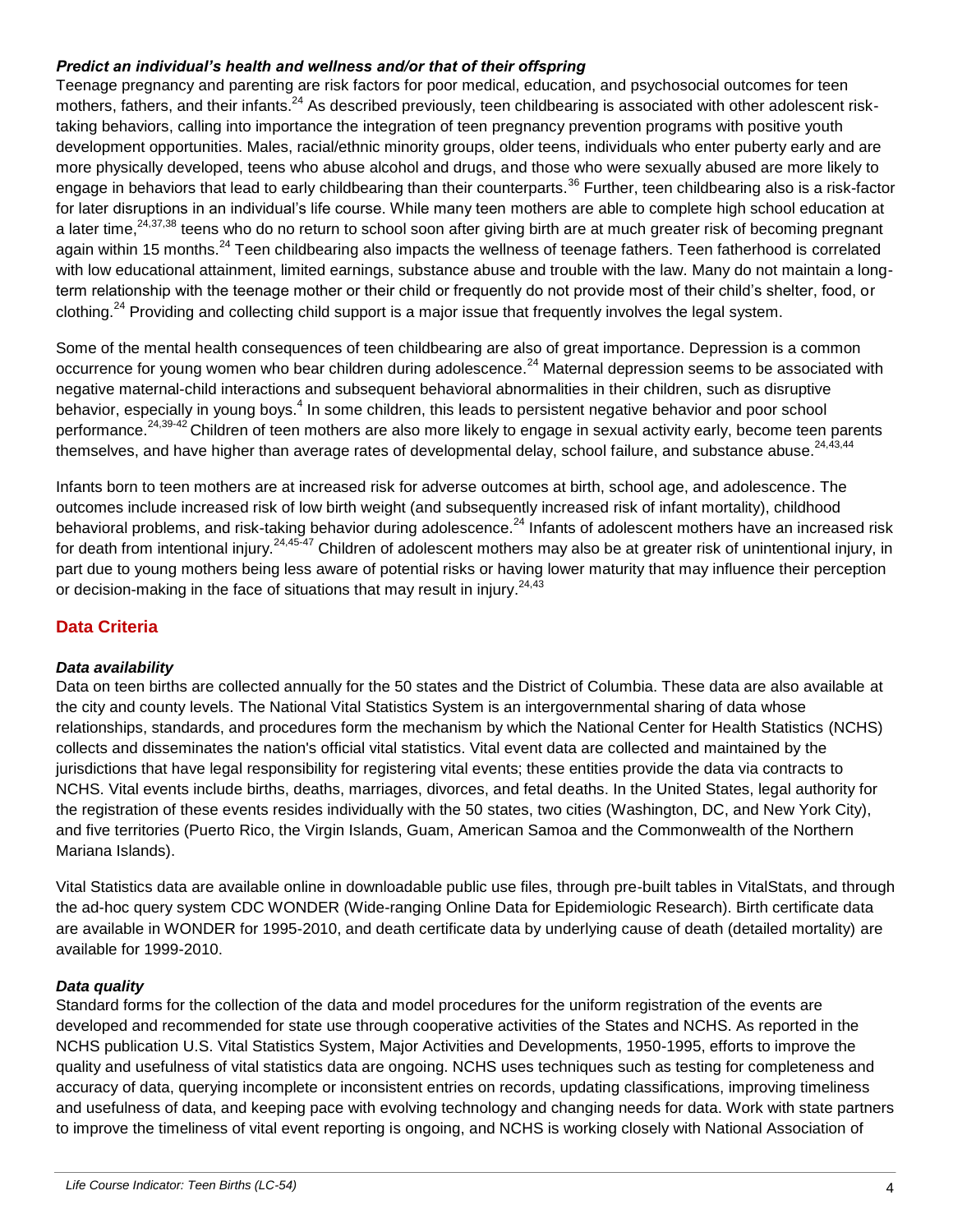Public Health Statistics and Information Systems and the Social Security Administration to modernize the processes through which vital statistics are produced in the United States, including implementation of the 2003 revised certificates.

According to the National Vital Statistics Report Births: Final Data for 2011, 36 states, the District of Columbia, and two territories implemented the revised birth certificate as of Jan. 1, 2011. The jurisdictions implementing the revisions represent 83 percent of all 2011 U.S. births. The revised reporting areas are: California, Colorado, Delaware, the District of Columbia, Florida, Georgia, Idaho, Illinois, Indiana, Iowa, Kansas, Kentucky, Louisiana, Maryland, Michigan, Missouri, Montana, Nebraska, Nevada, New Hampshire, New Mexico, New York (including New York City), North Carolina, North Dakota, Ohio, Oklahoma, Oregon, Pennsylvania, South Carolina, South Dakota, Tennessee, Texas, Utah, Vermont, Washington, Wisconsin, Wyoming, Puerto Rico, and the Northern Marianas. Two states, Massachusetts and Minnesota, and one territory, Guam, implemented the revised birth certificate in 2011, but after Jan. 1.

The number of teenage births as reported on the birth certificates is accurate. An Indiana study reported high agreeability between maternal age (Kappa=0.994) on birth certificates and medical records.<sup>48</sup> Population projections are not completely accurate, especially in counties or cities experiencing changing population numbers and characteristics. These estimates are far more reliable over time with the American Community Survey, which allows one to not have to wait every 10 years for the census. Overall, the assessment of teenage births is accurate.

# *Simplicity of indicator*

The level of complexity in calculating and explaining this indicator is fairly low. The rate is the number of live births to females 10-19 years old per 1,000 females 10-19 years old. Data weighting, indexing, or adjustments are not required and the statistical formula is straightforward. Reducing teen pregnancy is a common focus area among professionals and communities and one that community members can understand.

Names and formula for this indicator may vary according to agency, organization, or group. Nonetheless, this measure can be relatively easy to explain. The numerator is calculated from data reported on all versions of birth certificates and the denominator from the U.S. Census projections. This measure does not require the linkage of datasets.

*This publication was supported by a grant from the W.K. Kellogg Foundation. Its contents are solely the responsibility of the author and do not necessarily represent the official views of the W.K. Kellogg Foundation.* 

To learn more, please contact Caroline Stampfel, senior epidemiologist at [cstampfel@amchp.org](mailto:cstampfel@amchp.org) or (202) 775-0436.

**Association of Maternal & Child Health Programs** 2030 M Street, NW, Suite 350 Washington, DC 20036 (202) 775-0436 ▪ [www.amchp.org](http://www.amchp.org/)

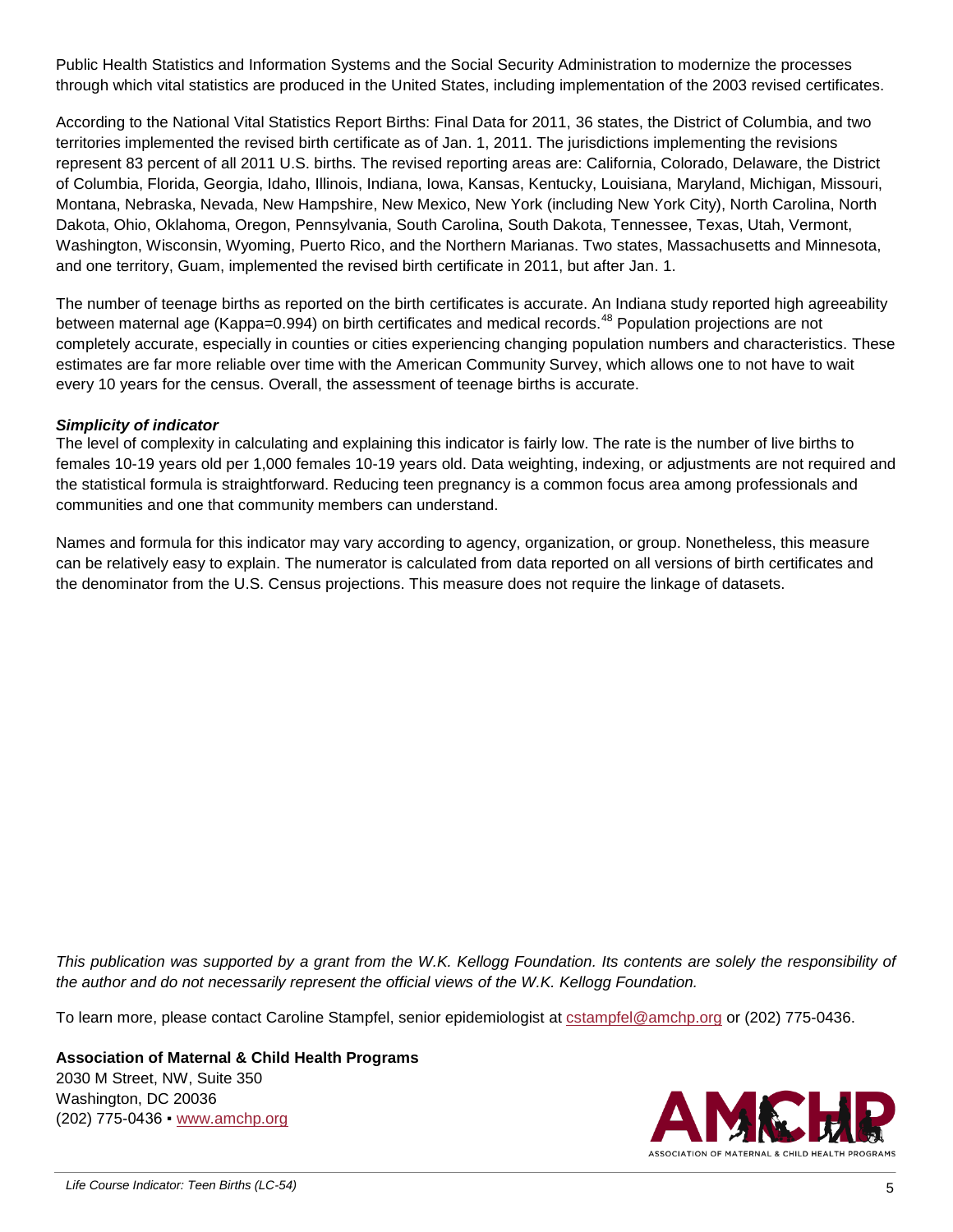#### **References**

l

<sup>1</sup> Centers for Disease Control and Prevention. (2014). Winnable Battes. http://www.cdc.gov/winnablebattles/

<sup>2</sup> Kost, K., Henshaw, S. & Carlin, L. (2010). U.S. teenage pregnancies, births and abortions: National and state trends and trends by race and ethnicity. Available: [http://www.guttmacher.org/pubs/USTPtrends.pdf.](http://www.guttmacher.org/pubs/USTPtrends.pdf) Accessed: January 31, 2013.

<sup>3</sup> Martin, J. A., Hamilton, B. E., Ventura, S. J., et al (2012). Births: Final data for 2010. National vital statistics report, 61(1). Hyattsville, MD: National Center for Health Statistics. Available[: http://www.cdc.gov/nchs/data/nvsr/nvsr61/nvsr61\\_05.pdf.](http://www.cdc.gov/nchs/data/nvsr/nvsr61/nvsr61_05.pdf) Accessed: February 14, 2013.

<sup>4</sup> Hamilton, B. E., Ventura, S. J. (2012). Birth rates for U.S. teenagers reach historic lows for all age and ethnic groups. NCHS data brief, no. 89. Hyattsville, MD: National Center for Health Statistics. Available: [http://www.cdc.gov/nchs/data/databriefs/db89.pdf.](http://www.cdc.gov/nchs/data/databriefs/db89.pdf) Accessed: February 6, 2013.

<sup>5</sup> Schelar, E., Franzetta, K., Manlove, J. (2007). Repeat teen childbearing: differences across states and by race and ethnicity. Research brief number: 2007-23. Washington, DC: Child Trends. Available: [http://www.childtrends.org/Files/Child\\_Trends-2007\\_10\\_25\\_RB\\_Repeat.pdf.](http://www.childtrends.org/Files/Child_Trends-2007_10_25_RB_Repeat.pdf) Accessed: February 14, 2013.

 $6$  Scott, M. E., Steward-Streng, N. R., Manlove, J., & Moore, K. A. (2012). The characteristics and circumstances of teen fathers: At the birth of their first child and beyond. Washington, DC: Child Trends. Available: [http://www.childtrends.org/Files//Child\\_Trends-](http://www.childtrends.org/Files/Child_Trends-2012_06_01_RB_TeenFathers.pdf)[2012\\_06\\_01\\_RB\\_TeenFathers.pdf.](http://www.childtrends.org/Files/Child_Trends-2012_06_01_RB_TeenFathers.pdf) Accessed: February 14, 2013.

 $^7$  Martin, J. A., Hamilton, B. E., Sutton, P. D., et al. (2009). Births: final data for 2006. National Vital Statistics Reports, 57(7).

<sup>8</sup> Manlove, J., Terry-Humen, E., Romano Papillo, A., et al. (2002). Preventing teenage pregnancy, child-bearing, and sexually transmitted disease: what the research shows. American Teen Series Research Brief. Washington, DC: Child Trends. Available: [http://www.childtrends.org/files/k1brief.pdf.](http://www.childtrends.org/files/k1brief.pdf) Accessed: March 4, 2013.

<sup>9</sup> Child Welfare Information Gateway (2012). Foster care statistics 2010. Washington, DC: U.S. Department of Health and Human Services, Children's Bureau. Available: [http://www.childwelfare.gov/pubs/factsheets/foster.pdf.](http://www.childwelfare.gov/pubs/factsheets/foster.pdf) Accessed: February 6, 2013.

<sup>10</sup> The National Campaign to Prevent Teen and Unplanned Pregnancy (2012). Preventing teen pregnancy through outreach and engagement: Tips for working with foster care and juvenile justice. Available[: http://www.thenationalcampaign.org/resources/pdf/CDC-foster-care.pdf.](http://www.thenationalcampaign.org/resources/pdf/CDC-foster-care.pdf) Accessed: February 6, 2013.

<sup>11</sup> The National Campaign to Prevent Teen and Unplanned Pregnancy (2009). Fast Facts: Reproductive Health Outcomes Among Youth Who Have Ever Lived in Foster Care. Available: [http://www.TheNationalCampaign.org/resources/pdf/FastFacts\\_FosterCare\\_Reproductive\\_Outcomes.pdf.](http://www.thenationalcampaign.org/resources/pdf/FastFacts_FosterCare_Reproductive_Outcomes.pdf) Accessed: February 6, 2013.

 $12$  Maynard, R. & Rangarajan, A. (1994). Contraceptive use and repeat pregnancies among welfare-dependent teenage mothers. Family Planning Perspectives, 26, 198-205.

 $13$  Salihu, H. M., August, E. M., Jeffers, D. F., et al. (2011). Effectiveness of a federal Healthy Start program in reducing primary and repeat teen pregnancies: our experience over the decade. Journal of Pediatric and Adolescent Gynecology, 24, 153-160.

<sup>14</sup> Buston, K., Williamson, L., & Hart, G. (2007). Young women under 16 years with experience of sexual intercourse: Who becomes pregnant? Journal of Epidemiology & Community Health, 61, 221-225.

<sup>15</sup> Raneri, L. G. & Wiemann, C. M. (2007). Social ecological predictors of repeat adolescent pregnancy. Perspectives on Sexual and Reproductive Health, 39, 39-47.

<sup>16</sup> Kirby, D. (1997). No easy answers. Research findings on programs to reduce teen pregnancy. Washington, DC: The National Campaign to Prevent Teen Pregnancy.

<sup>17</sup> Tamburlini, G. (2004). Promoting equity in health. Health Policy and Development, 2(3), 186-191.

<sup>18</sup> Martinez, G., Copen, C. E., & Abma, J. C. (2011). *Teenagers in the United States: Sexual activity, contraceptive use, and childbearing, 2006-2010 National Survey of Family Growth*: National Center for Health Statistics. Vital and Health Statistics 23(31). Available [http://www.cdc.gov/nchs/data/series/sr\\_23/sr23\\_031.pdf.](http://www.cdc.gov/nchs/data/series/sr_23/sr23_031.pdf) Accessed: February 14, 2013.

<sup>19</sup> Penman-Aguilar, A., Carter, M., Snead, M. C., Kourtis, A. P. (2013). Socioeconomic disadvantage as a social determinant of teen childbearing in the U.S. Public Health Reports, Supplement, 128, 5-22.

<sup>20</sup> Moore, K. A., Sugland, B. W., Blumenthal, C., Glei, D., Snyder, N. (1995). Adolescent Pregnancy Prevention Programs: Interventions and Evaluations. Washington, DC. Available[: http://www.childtrends.org/Files//Child\\_Trends-1995\\_01\\_01\\_ES\\_AdolPregPrevProg.pdf.](http://www.childtrends.org/Files/Child_Trends-1995_01_01_ES_AdolPregPrevProg.pdf) Accessed: February 15, 2013.

 $21$  National Campaign to Prevent Teen and Unplanned Pregnancy (2014). Counting it up: The public costs of teen childbearing. Available: https://thenationalcampaign.org/resource/public-costs-teen-childbearing-united-states. Accessed: August 22, 2014.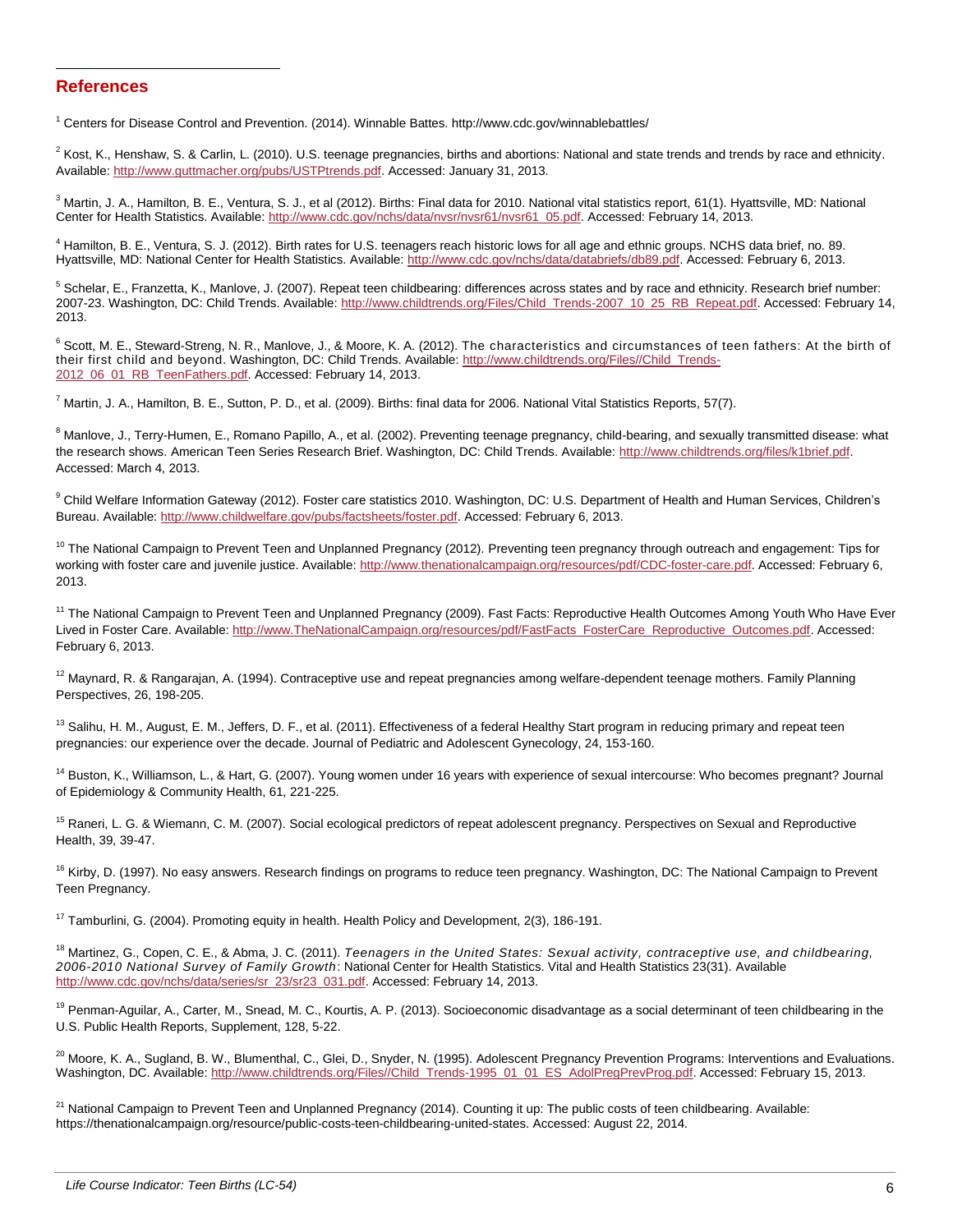l  $^{22}$  American College of Obstetrics and Gynecologists (2007). Strategies for adolescent pregnancy prevention. Washington, DC. Available: [http://www.acog.org/~/media/Departments/Adolescent%20Health%20Care/StrategiesForAdolescentPregnancyPrevention.pdf.](http://www.acog.org/~/media/Departments/Adolescent%20Health%20Care/StrategiesForAdolescentPregnancyPrevention.pdf) Accessed: February 6, 2013.

<sup>23</sup> Perper, K., Peterson, K., & Manlove, J. (2010). Diploma attainment among teen mothers*.* Child Trends, Fact Sheet Publication #2010-01: Washington*,* DC. Available[: http://www.childtrends.org/Files/Child\\_Trends-2010\\_01\\_22\\_FS\\_DiplomaAttainment.pdf.](http://www.childtrends.org/Files/Child_Trends-2010_01_22_FS_DiplomaAttainment.pdf) Accessed: February 6, 2013.

 $24$  Elfenbein, D. S. & Felice, M. E. (2003). Adolescent pregnancy. The Pediatric Clinics of North America, 50, 781-800.

<sup>25</sup> Kirby, D. (2001). *Emerging answers: Research findings on Programs to reduce teen pregnancy.* Washington, DC: National Campaign to Prevent Teen Pregnancy. Available[: http://www.catalystforchildren.org/pdf/Emerging\\_Answers.pdf.](http://www.catalystforchildren.org/pdf/Emerging_Answers.pdf) Accessed: March 4, 2013.

<sup>26</sup> Thomas, A. (2012). Policy Solutions for Preventing Unplanned Pregnancy. Washington, DC. Available: [http://www.brookings.edu/reports/2012/03\\_unplanned\\_pregnancy\\_thomas.aspx.](http://www.brookings.edu/reports/2012/03_unplanned_pregnancy_thomas.aspx) Accessed: February 14, 2013.

 $^{27}$  English, A. (2010). The Patient Protection and Affordable Care Act of 2010: How does it help adolescents and young adults? : Center for Adolescent Health & the Law, National Adolescent Health Information and Innovation Center. Available: [http://nahic.ucsf.edu/wp](http://nahic.ucsf.edu/wp-content/uploads/2011/02/HCR_Issue_Brief_Aug2010_Final_Aug31.pdf)[content/uploads/2011/02/HCR\\_Issue\\_Brief\\_Aug2010\\_Final\\_Aug31.pdf.](http://nahic.ucsf.edu/wp-content/uploads/2011/02/HCR_Issue_Brief_Aug2010_Final_Aug31.pdf) Accessed: February 14, 2013.

<sup>28</sup> Guttmacher Institute (2014). Game Change in Colorado: Widespread Use of Long-Acting Reversible Contraceptives and Rapid Decline in Births Among Young, Low-Income Women. Available:<http://www.guttmacher.org/pubs/journals/46e1714.html>

<sup>29</sup> Colorado Department of Public Health and Environment (2014). News Release: Colorado teen birthrate plummets. Available: <https://www.colorado.gov/pacific/cdphe/news-release-colorado-teen-birthrate-plummets> Accessed: August 22, 2014.

<sup>30</sup> National Conference of State Legislatures(2009). Teen pregnancy prevention; Making a difference for at-risk populations. Washington, DC. Available: [http://www.ncsl.org/documents/health/teenpregnancy09.pdf.](http://www.ncsl.org/documents/health/teenpregnancy09.pdf) Accessed: February 6, 2013.

<sup>31</sup> Gavin, N. I., Kuo, M., Adams, E. K., Ayadi, M. F., Gilbert, B. C. (2005). Medicaid service use and program costs for pregnant teens. Expert Reviews of Pharmacoeconomics & Outcomes Research.

 $32$  Guttmacher Institute(2013). State policies in brief: Medicaid family planning eligibility expansions. Available: [http://www.guttmacher.org/statecenter/spibs/spib\\_SMFPE.pdf.](http://www.guttmacher.org/statecenter/spibs/spib_SMFPE.pdf) Accessed: February 6, 2013.

 $33$  Health Resources and Services Administration. Maternal, Infant, and Early Childhood Home Visiting Program. Available: [http://mchb.hrsa.gov/programs/homevisiting/.](http://mchb.hrsa.gov/programs/homevisiting/) Accessed: February 25, 2013.

<sup>34</sup> Advocates for Youth (2009). Science and success: Programs that work to prevent subsequent pregnancy among adolescent mothers. Washington, DC. Available: [http://www.advocatesforyouth.org/storage/advfy/documents/sspregnancies.pdf.](http://www.advocatesforyouth.org/storage/advfy/documents/sspregnancies.pdf) Accessed: February 6, 2013.

<sup>35</sup> The National Campaign to Prevent Teen and Unplanned Pregnancy (2009). Critical judgment: How juvenile and family court judges can help prevent teen and unplanned pregnancy. Washington, DC. Available[: http://www.thenationalcampaign.org/fostercare/resources\\_pubs.aspx.](http://www.thenationalcampaign.org/fostercare/resources_pubs.aspx) Accessed: February 6, 2013.

<sup>36</sup> Manlove, J., Terry-Humen, E., Romano Papillo, A., et al. (2002). Preventing teenage pregnancy, child-bearing, and sexually transmitted disease: what the research shows. American Teen Series Research Brief. Washington, DC: Child Trends. Available: [http://www.childtrends.org/files/k1brief.pdf.](http://www.childtrends.org/files/k1brief.pdf) Accessed: March 4, 2013.

<sup>37</sup> Klepinger, D. H., Lundberg, S., & Plotnick, R. D. (1995). Adolescent fertility and the educational attainment of young women. Family Planning Perspectives, 27(1), 23-28.

<sup>38</sup> Hofferth, S. L., Reid, L., & Mott, F. L. (2001). The effects of early childbearing on schooling over time. Family Planning Perspectives, 33(6), 259-267.

<sup>39</sup> Leadbeater, B. J., Bishop, S. J., & Raver, C. C. (1996). Quality of mother-toddler interactions, maternal depressive symptoms, and behavior problems in preschoolers of adolescent mothers. Developmental Psychology, 32(2), 280-288.

<sup>40</sup> Spicker, S. J., Larson, N. C., Lewis, S. M., et al. (1999). Developmental trajectories of disruptive behavior problems in preschool children of adolescent mothers. Child Development, 70(2), 443-458.

<sup>41</sup> Hubbs-Tait, L., Osofsky, J. D., Hann, D. M., et al. Predicting behavior problems and social competence in children of adolescent mothers (1994). Family Relations, 43, 439-446.

 $42$  Hubbs-Tait, L., Hughes, K. P., Culp, A. M., et al. (1996). Children of adolescent mothers: attachment representation, maternal depression, and later behavior problems. American Journal of Orthopsychiatry, 66(3), 416-426.

<sup>43</sup> Committee on Adolescence (1999). American Academy of Pediatrics. Adolescent Pregnancy-Current Trends and Issues: 1998. Pediatrics, 103(2), 516-520.